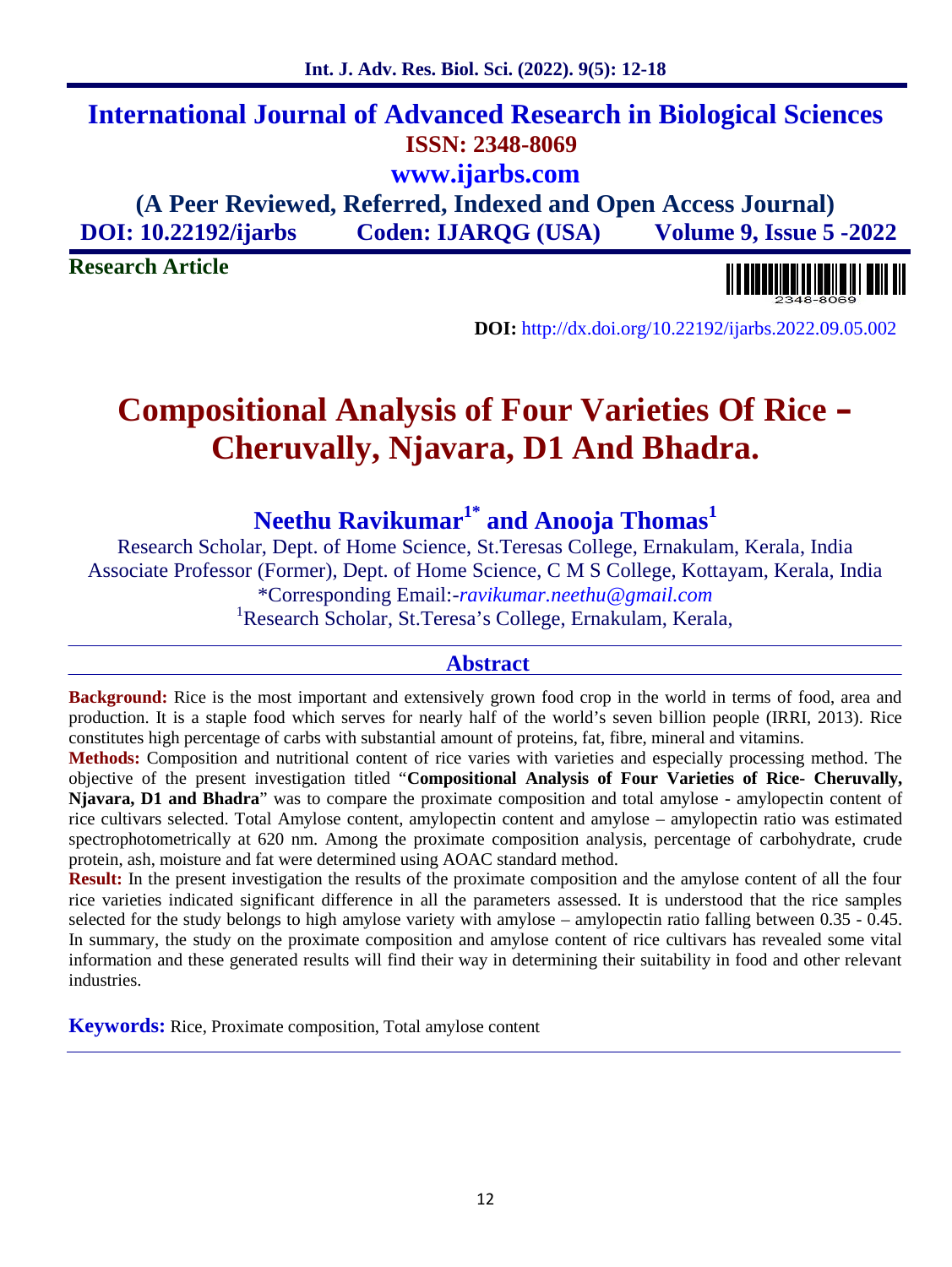## **Introduction**

Rice (*Oryza sativa. L*) is one of the most important cereals in human nutrition and is consumed by two third of global population (1). Usually it is consumed as whole grain after cooking, and in regular Asian diet it contributes for 40-80% of total calorie intake (2). In South India, nearly half of daily energy intake come from refined grains, and white polished rice constitutes  $>75\%$  of refined grain intake (3). **Zhang G et al. 2010** stated that brown rice is rarely consumed in China and considering the Asian populations, white rice makes large contributions to dietary glycemic load, an index reflecting the acute blood glucose-raising potential of foods or diets (4).

Rice is a source of carbohydrate and contains adequate amounts of crude protein and fat, and is also considered to be a source of B-complex vitamins including thiamin, riboflavin and niacin (5). The rice grain consists of starch (75-80%), water (12%) and protein (7%) with full complement of amino acids. The crude protein present in rice is highly digestible (93%) with excellent biological value (BV) and protein efficiency ratio (2.02% - 2.04%) owing to the presence of high concentration of lysine (about 4%) (6) (7). Macro minerals like calcium (Ca), magnesium (Mg) and phosphorus (P) are present along with some traces of micronutrient including iron (Fe), copper (Cu), Zinc (Zn) and manganese (Mn) (8). The nutritional content of rice varies with different varieties, soil fertility, fertilizer application and other environmental conditions. Due to its nutritional quality and higher digestibility, rice is considered as the queen among cereals (9). Freshly reaped rice grains have about 80% carbohydrate which includes starch, glucose, sucrose and dextrin.

The main carbohydrate present in rice is starch which is composed generally of amylose and amylopectin molecules which in turn determines the quality of rice during cooking. The differences in starch composition influences physicochemical and metabolic properties of rice which in turn is caused by the variation in the ratio of its two macromolecules – amylose and amylopectin. Amylose is a linear and relatively short polymer of glucose units linked by  $(1, 4)$  bonds while Amylopectin is a branched and longer polymer where glucose units are arranged linearly through

 $(1, 4)$ , with branches emerging via  $(1, 6)$ bonds occurring every twenty-four to thirty glucose units (10). It is well known that starches with a higher amount of amylose are more resistant to digestion (11).A study conducted by **Frei et al, 2003** reported that great variations in the amylose: amylopectin ratio in rice grains of different varieties allow their classification as as waxy (1-2% amylose), very low amylose content (2- 12%), low amylose content (12-20%), intermediate amylose content (20-25%) and high amylose content (25-33%).

Being a major cereal grain, evaluating the nutritional composition of rice has been given priority (12).Providing adequate information about the quality of rice consumed by local population is important for those customers who are health conscious. Variety with best grain remains the most important determinant of market grading and end use qualities. However, studies have not been carried out comprehensively on nutritional composition of the traditional rice varieties in Kerala, India. To boost traditional rice agronomy in India, there is need for a systematic study that would reveal nutritional qualities from traditional rice varieties and would stand the world market competitiveness. Thus keeping in view of above facts, the present research work was undertaken to analyze proximate composition and total amylose content of four different varieties of rice selected – Cheruvally, Njavara, D1 and Bhadra.

### **Materials and Methods**

Four rice varieties – "**Cheruvally, D1, Njavara and Bhadra**" were procured from Rice Research Station, Moncompu, Alappuzha District, Kerala.The paddy varieties collected for the study were cleaned for removing any debris and milled for subsequent chemical analysis. Determination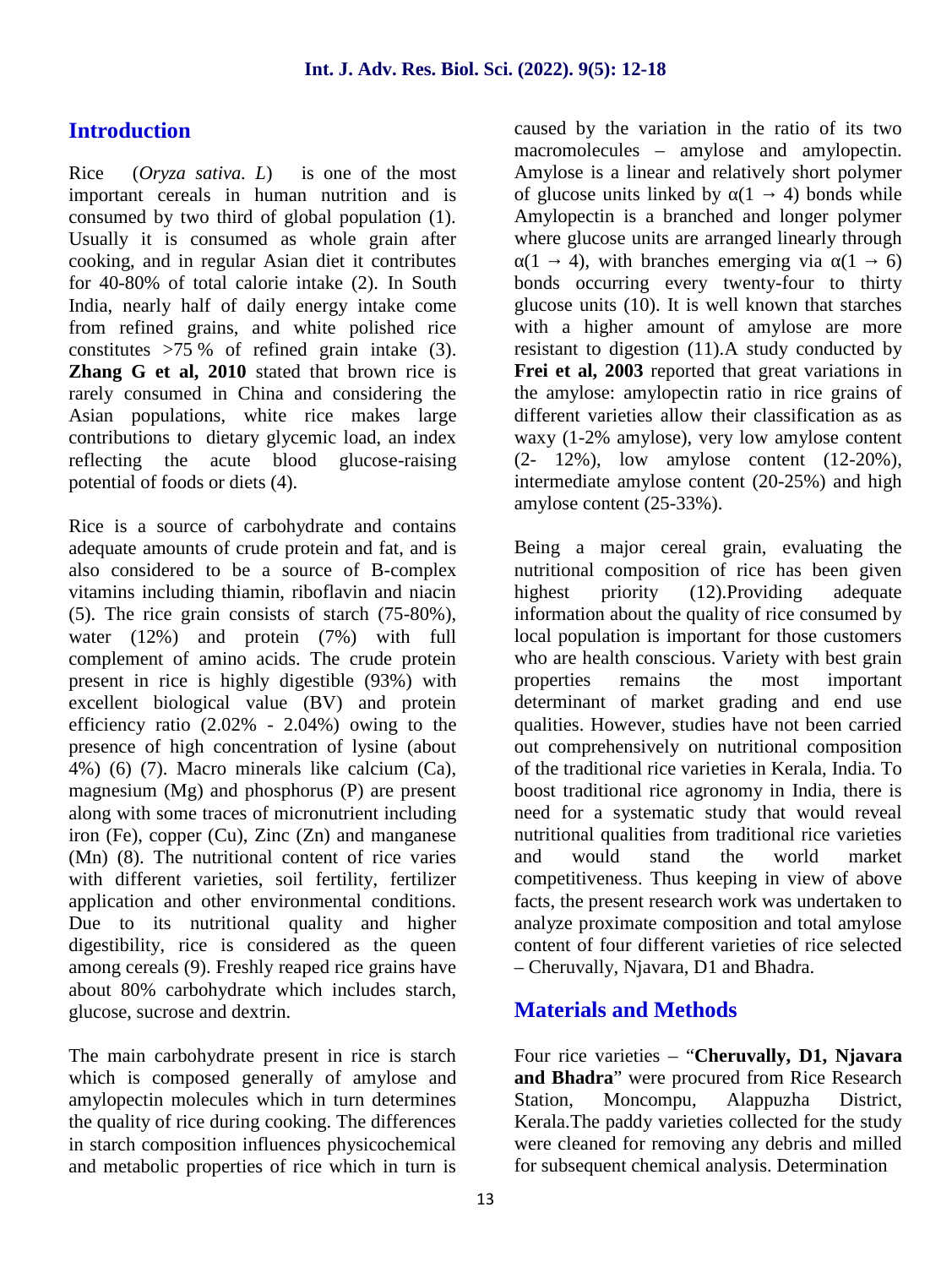of moisture, crude protein, fat and ash were done based on AOAC standard method. Carbohydrate content was determined by difference.

#### **Carbohydrate**  $(\% ) = 100\%$  **-**  $(\% )$  moisture + fat **+ protein + ash).**

Amylose content in rice samples were determined based on the Iodine-binding procedure. In brief, for 100 mg of rice flour, 1 ml of ethanol (95%) and 9 mL of 1 N NaOH were added in a volumetric flask (100 ml) followed by thorough mixing. Further, samples were heated on a boiling water bath for 10 min to gelatinize the starch and later on cooled to room temperature. Five millilitre of gelatinized starch solution was then transferred to a 100 ml volumetric flask followed by addition of 1 mL of 1N acetic acid and 2 ml of iodine solution, with the volume adjusted to 100 mL with distilled water. All the contents were thoroughly vortex mixed and allowed to stand for 20 min. The absorbance was measured at 620 nm using a UV-Spectrophotometer.

#### **Results and Discussion**

#### **Determination of Proximate Composition**

A comparative proximate composition was studied among the samples and approximate chemical nutrient composition of these selected rice cultivars obtained from the study is shown in Table 1. The moisture content is considered as an important parameter in determining the shelf – life and lowest value gives better shelf life (13) and enhanced keeping quality during storage (14). The moisture content recorded, vary between 4.6 % - 11.95%, with the highest value observed in D1 and the lowest in Njavara. These values closely correspond to the results of 11.65% to 13.43% reported by (15) and 12% (16).The values obtained were less than 14% which is ideal for the safe storage of rice (17)). The differences in genetic makeup and the climatic conditions in which they are cultivated determine the moisture content in rice varieties.

| <b>Proximate composition</b>  | <b>Cheruvally</b> | D <sub>1</sub> | <b>Bhadra</b> | <b>Njavara</b> |
|-------------------------------|-------------------|----------------|---------------|----------------|
| Moisture content $(\% )$      | 11.68             | 11.94          | 10.8          | 4.6            |
| Carbohydrate content $(\% )$  | 76.82             | 77.12          | 73.49         | 81             |
| Crude protein content $(\% )$ | 8.36              | 7.93           | 12.56         | 11.16          |
| Fat $(\% )$                   | 1.69              | 1.58           | 2.4           | 1.8            |
| Ash $(\% )$                   | 1.45              | 1.43           | 0.75          |                |

#### **Table 1: Proximate composition of rice varieties**

The ash content is generally recognized as a measure of quality assessment of functional properties of foods (18) and its amount indicates the level of essential minerals (19). In this study the percentage of ash content obtained for all rice varieties fell below 1.6%. The proximate profile of different Brazilian rice depicted the contents of ash varies in the range of 0.91-1.46 % (20)..The differences in ash content may be due to genetic factors or the mineral content of the soils (21). Analysis of carbohydrate content revealed that Njavara variety possesses highest content (81%) and Bhadra with lowest value (73.49%) and these values are slightly similar to those reported by **Oko A. O, 2021** (22). In his study the rice samples selected contained high quantities of carbohydrates ranging from 76.92 to 86.03%. All the rice varieties similarly had higher values for percentage carbohydrate and this observed high carbohydrate content among the varieties is not surprising as rice is a well-known carbohydrate food source. The fat present in rice is a good source of linoleic acid and other essential fatty acids and it does not contain cholesterol.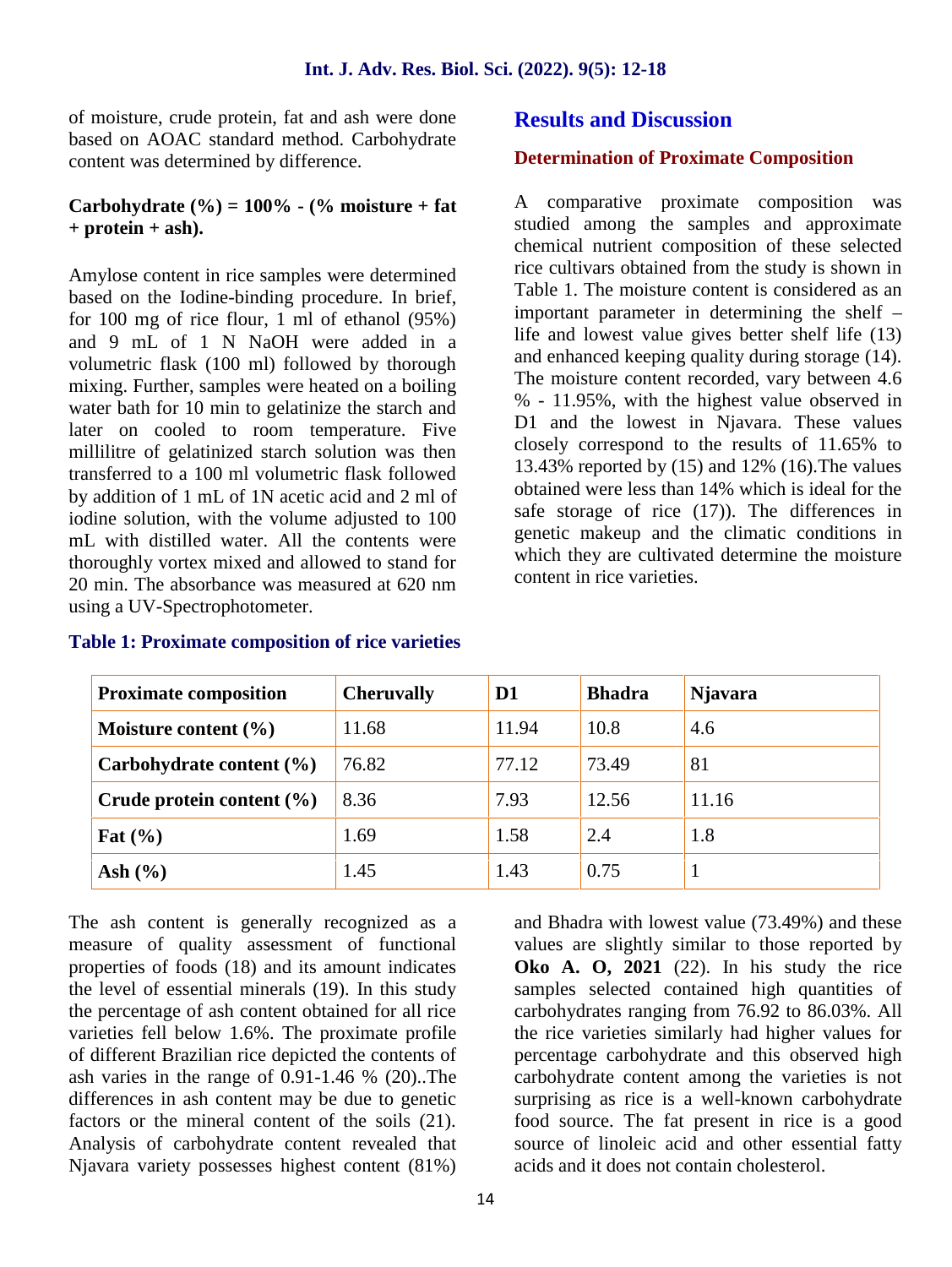The lipids are mainly confined to the rice bran and occurs as lipid bodies in the aleurone layer and bran. Starch lipids present in rice is composed of monoacyl lipids (fatty acids and lysophosphatides) complexed with amylose. In the present study the percentage of lipid content was found to be high in Bhadra variety (2.4%) and lowest in D1 (1.58%). The values obtained in the present study was somewhat comparable to the lipid content stated in the local rice varieties of Ghana (23). The crude fat values obtained from local and imported rice samples of Ghana ranged between 0.49 - 2.57% with the imported brands having lower values compared to local ones.

In India, the dietary supply of rice per person per day is 207.9 g, this provides about 24.1% of the required dietary protein (24). Rice has a well balanced amino acid profile due to the presence of lysine, in superior content to wheat, corn, millet and sorghum and thus makes the rice protein superior to other cereal grains. The lysine content of rice protein is between 3.5 and 4.0%, making it the highest among cereal proteins. From the percentage of protein calculated highest value was found in Bhadra (12.56%) followed by Njavara (11.16%), Cheruvally (8.36%) and D1 accounts for lowest protein content (7.93%). However the  $18.42-20.80\%$ , values showed in the present study were within

the range (25). In her study, chemical and nutritional composition of traditional rice varieties of Karnataka, among all the rice varieties tested, Malgudi sanna (12.35) recorded highest protein content followed by Gandhasaale (11.23) and Rjakaime (10.49) and least was observed in Rajmudi (7.63).

#### **Assessment of Total Amylose Content**

Amylose content is a key factor which determines the cooking and processing attributes of rice (26) and also affects the physical properties of starch such as gelatinization, retrogradation, viscosity and viscoelasticity. It is also common to estimate the amylose content and infer amylopectin content by difference. Starch is the major constituent of rice and the amylose content of rice differ among the varieties depending on geographical location and seasonal changes. Bhadra contains high amylose content (31.21%) followed by Njavara (29.78%), D1 (26.8%) and Cheruvally (26.1%). The present results are slightly similar with the study of **Jittnapa Boonmeejoy et al, 2019** (26) in which the amylose content for the low, medium, and high amylose groups varies in the range of 20.58−21.96%, and 29.92−36.77%, respectively.

#### **Table 2: Total amylose and amylopectin content and Amylose –Amylopectin Ratio**

| Name of rice variety | Total Amylose (%) | Amylopectin $(\% )$ | Amylose – Amylopectin Ratio<br>$(\%)$ |
|----------------------|-------------------|---------------------|---------------------------------------|
| <b>Cheruvally</b>    | 26.1              | 73.9                | 0.35                                  |
| D <sub>1</sub>       | 26.8              | 73.2                | 0.37                                  |
| <b>Bhadra</b>        | 31.21             | 68.79               | 0.45                                  |
| <b>Njavara</b>       | 29.78             | 70.22               | 0.42                                  |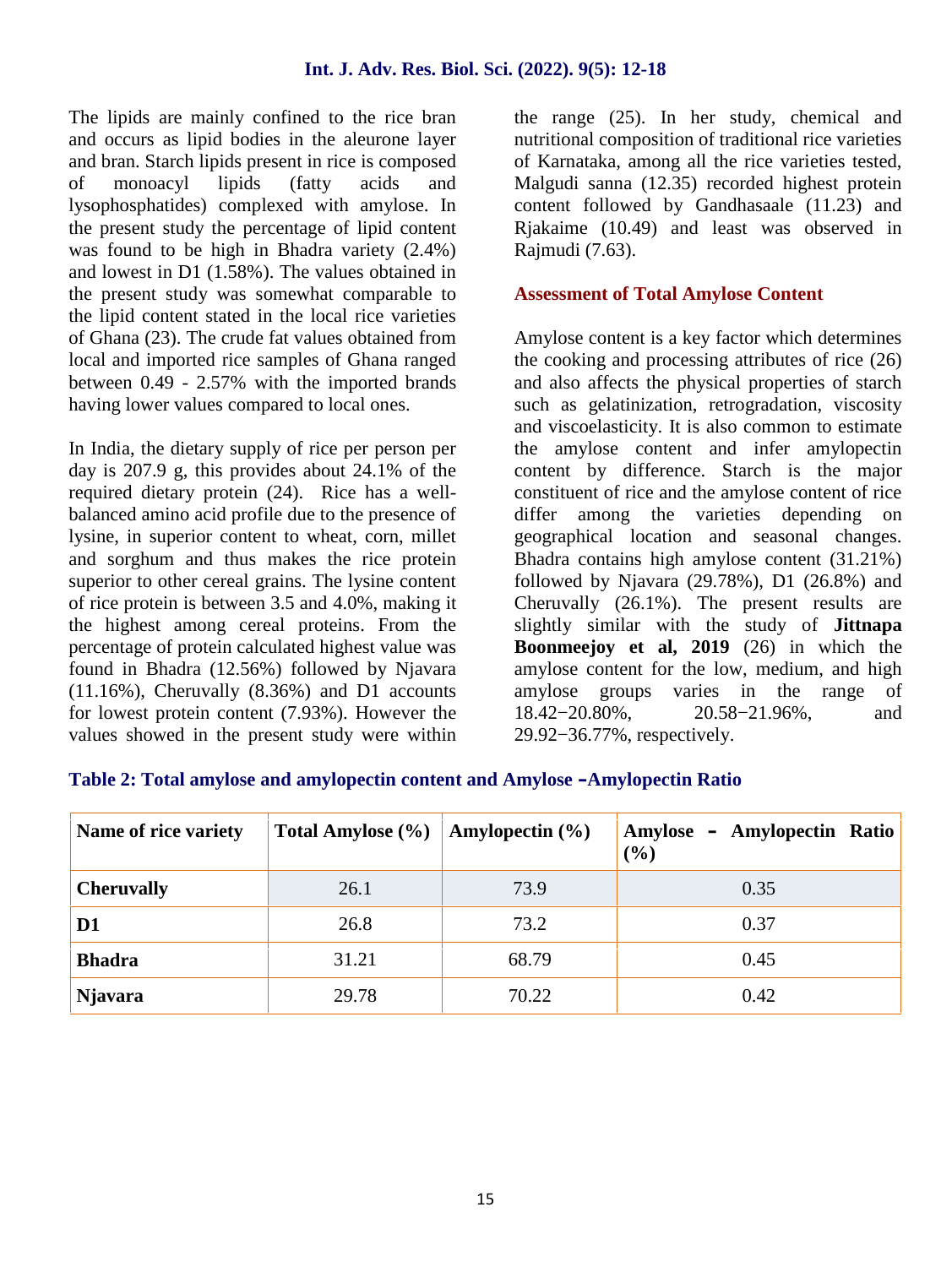#### **Int. J. Adv. Res. Biol. Sci. (2022). 9(5): 12-18**

The amylopectin content of rice varieties varied from 68.79 % to 73.9% and ratio of amylose to amylopectin was found to be in the range of 0.35 to 0.45. According to the food classification based on amylose content (27)), all the four rice cultivars selected contains high amylose content. The amylose to amylopectin ratio reported by Gopika C Mattagi and Usha Ravindra, 2020 ranged from 0.18 to 0.54. The amylose – amylopectin ratio of present study falls within this range.

The results of the proximate composition and the amylose content of all the four rice varieties indicated significant difference in all the parameters assessed. Percentage of Moisture content ranged from  $4.6 - 11.94$  with D1 variety  $4.6 - 11.94$ bearing highest value and Njavara with lowest. Low moisture signifies storage capability of the food material and this could lead to more shelf life of the product. The ash content of the rice cultivars was in the range of 0.75 to 1.45 and ash content creates an insight of the element of minerals available in the food product. The lipid content was high for Bhadra (2.4) followed by Njavara (1.8), Cheruvally (1.61) and least for D1 (1.58).Maximum stability of food product can only be guaranteed for low fat foods. Crude protein analysis was also conducted and recorded results ranged from 7.93 to 12.56. Results of carbohydrate content falls within the range of 73.49 to 81%, with Njavara being the highest one.

From the present investigation it is understood  $\overline{7}$ that the rice samples selected for the study belongs to high amylose variety with amylose – amylopectin ratio falling between 0.35 - 0.45. In summary, the study on the proximate composition and amylose content of rice cultivaters has revealed some vital information and these generated results will find their way in determining their suitability in food and other relevant industries.

#### **References**

- Kennedy, G., Burlingame, B.(2003). Analytical, nutritional and clinical methods analysis of food composition data on rice from a plant genetic resources perspectiv. Food Chem. 80:589–596.
- 2. Paramita, B., Singhal,R.S., Kulkarni,P.R. (2002). Review Basmati Rice: a re-view. International Journal of Food Science and Technology, 37:1-12.
- 3. Kumar S, Mohanraj E, Sudha V, et al. (2011) Perceptions about varieties of brown rice: a qualitative study from Southern India. J Am Diet Assoc **111**, 1517–1522.
- 4. Mohan V, Radhika G, Vijayalakshmi P, et al. (2010) Editorial: can the diabetes/cardiovascular disease epidemic in India be explained, at least in part, by excess grain (rice) intake? Ind J Med Res **131**, 369–372.
- 5. Fresco L. (2005). Rice is life. J Food Comp Anal, 18(4): 249–253. Food and Agriculture Organization / World Health Organization, 1998, Obesity: Preventing and managing global epidemic, WHO technical report, Geneva, Switzerland,11- 12.
- 6. Juliano B O. (1993). Nutritional value of rice and rice diets. In: Rice in Human Nutrition. IRRI and FAO, Rome, Italy: 61–84.
- 7. Oko A O, Ubi B E, Efisue A A, Dambaba N. (2012). Comparative analysis of the chemical nutrient composition of selected local and newly introduced rice varieties grown in Ebonyi State of Nigeria. Int J Agric Forest, 2(2): 16–23
- 8. Anjum F M, Pasha I, Bugti M A, Batt M S. (2007). Mineral composition of different rice varieties and their milling fractions. Pak J Agric Sci, 44(2): 51–58.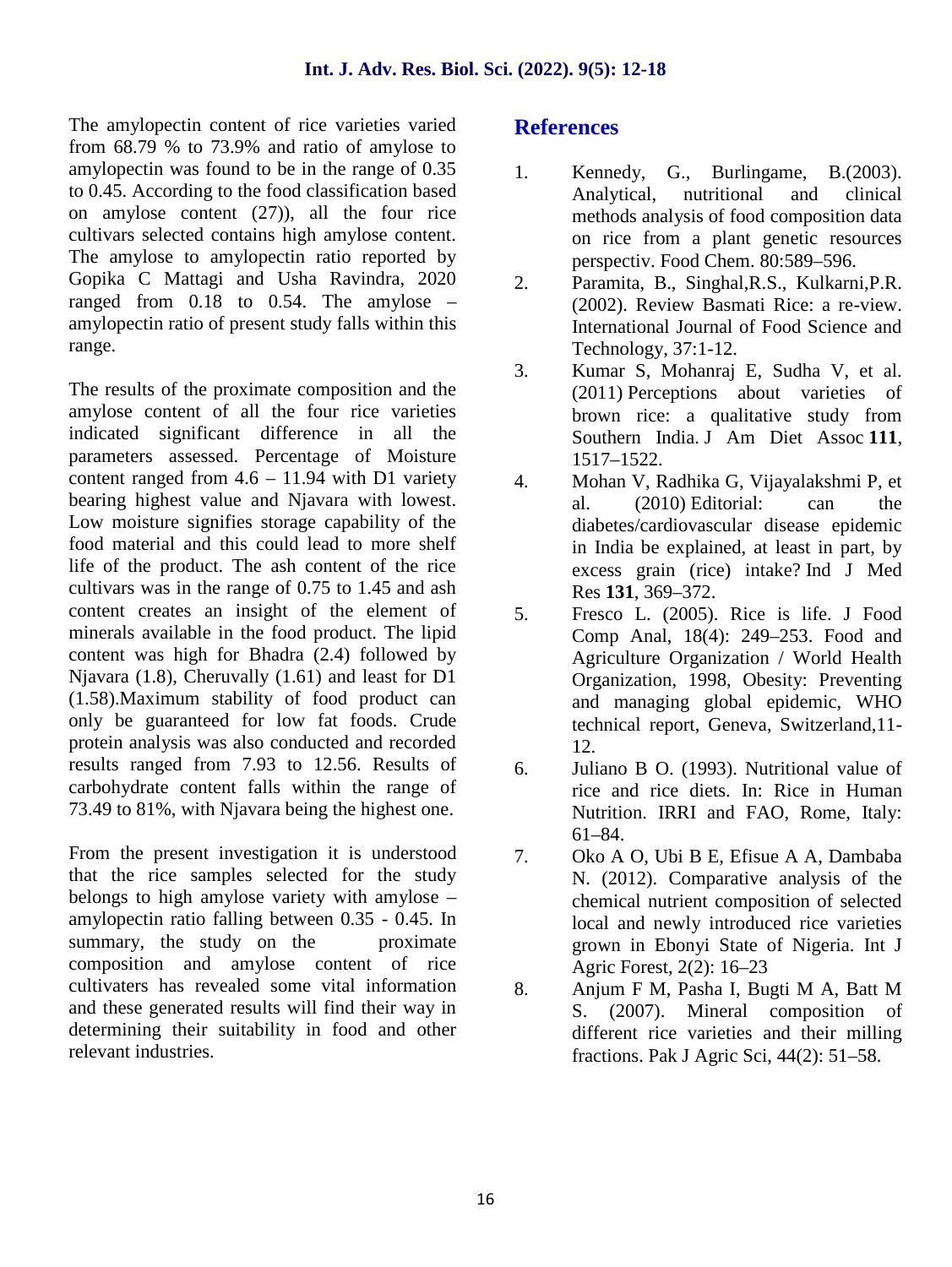- 9. Sajilata MG, Singhal RS & Kulkarni PR (2006) Resistant starch – a review. Compr Rev Food Sci Food Safety **5**, 1–17
- 10. Hu P, Zhao H, Duan Z, et al. (2004) Starch digestibility and the estimated glycemic score of different types of rice differing in amylose 18. content. J Cereal Sci **40**, 231–237.
- 11. Dong MH, Sang DZ, Wang P, Wang XM, Yang JC. (2007). Changes in cooking and nutrition qualities of grains at different positions in a rice panicle under different nitrogen levels. Rice Sci.14:141-148.
- 12. Joy E, Ledogo N (2016). The effect of variety and processing methods on the functional and chemical properties of rice flour. International Journal of Nutrition and Food Sciences 5(1): 80-84.
- 13. Alaka IC, Ituma, JOS, Ekwu FC (2011). Physical and chemical properties of some selected rice varieties in Ebonyi State.Nigerian Journal of Biotechnology 22: 40-46
- 14. G. Eshun. (2009). Baseline data on the<br>
nutrient content and physicochemical 21. nutrient content and physicochemical properties of selected varieties of soybean, groundnut and rice for the development of nutritious, energy-dense diets, Kwame Nkrumah University of Science and Technology. Kumasi, Ghana: Department of Biochemistry and Biotechnology, Faculty of Biosciences, College of Science.
- 15. T. K. Abbey, A. Alhassan, K. Ameyibor, J. W. Essiah, E. Fometu, and M. B. Wiredu,.(2001).Integrated science for senior secondary schools vol. 75, 76, 451. Accra North, Ghana: Unimax Maxmillan Ltd.
- 16. Deviga D, Vijayalakshmi J, Rahman AA.(2001). Determination of storage loss in rice with respect to moisture loss in Food Corporation of India. International Journal of Latest Trends in Engineering and Technology. Special Issue36-41.
- Hofman, P. J., Surachat, V., Anthony, W.W., Andreas, K. & David, H.S.(2002). Tree Yield and Fruit Minerals Concentrations Influence `Hass" Avocado Fruit Quality. Scientia Horticulturae.92: 113–123.
- Mbatchou, V.C. & Dawda, S. (2012).The Nutritional Composition of Four Rice Varieties Grown and Used in Different Food Preparations in Kassena-Nankana District, Ghana. International Journal of Research in Chemistry and Environment.3(1): 308-315.
- 19. R.J.B. Heinemann, P.L. Fagundes, E.A. Pinto, M.V.C. Penteado and U.M. Lanfer- Marquez, J. (2005).Food Comp. Anal. 18, 287.
- 20. Lawal, O.S., Lapasin, R., Bellich, B., Olayiwola, T.O., Cesaro, A., Yoshimura, M. and Nishinari, K. (2011). Rheology and functional properties of starches isolated from five improved rice varieties from West Africa. Food Hydrocolloids.25 (7): 1785-1792.
- Oko A. O.and Ugwu S. I. (2021). The proximate and mineral compositions of five major rice varieties in Abakalik,Nigeria. African Journal of Botany ISSN: 2756 - 3294 Vol.9 (1), pp. 001-003.
- 22. Augustine oko, Benjamin Ubi, Andrew A Efisue, Danbaba Nahemiah.(2012).Comparative analysis of the chemical nutrient composition of selected local and newly introduced rice varieties grown in Ebonyi State of Nigeria. Int J Agriculture Forestry. 2(2):16–23.
- 23. Kennedy G, Burlingame B, Nguyen VN.(2019).Nutritional contribution of rice and impact of biotechnology and biodiversity in rice-consuming countries, Food and Agriculture Organization of the United Nations. http://www.fao.org/3/ Y4751E/y4751e05.htm.